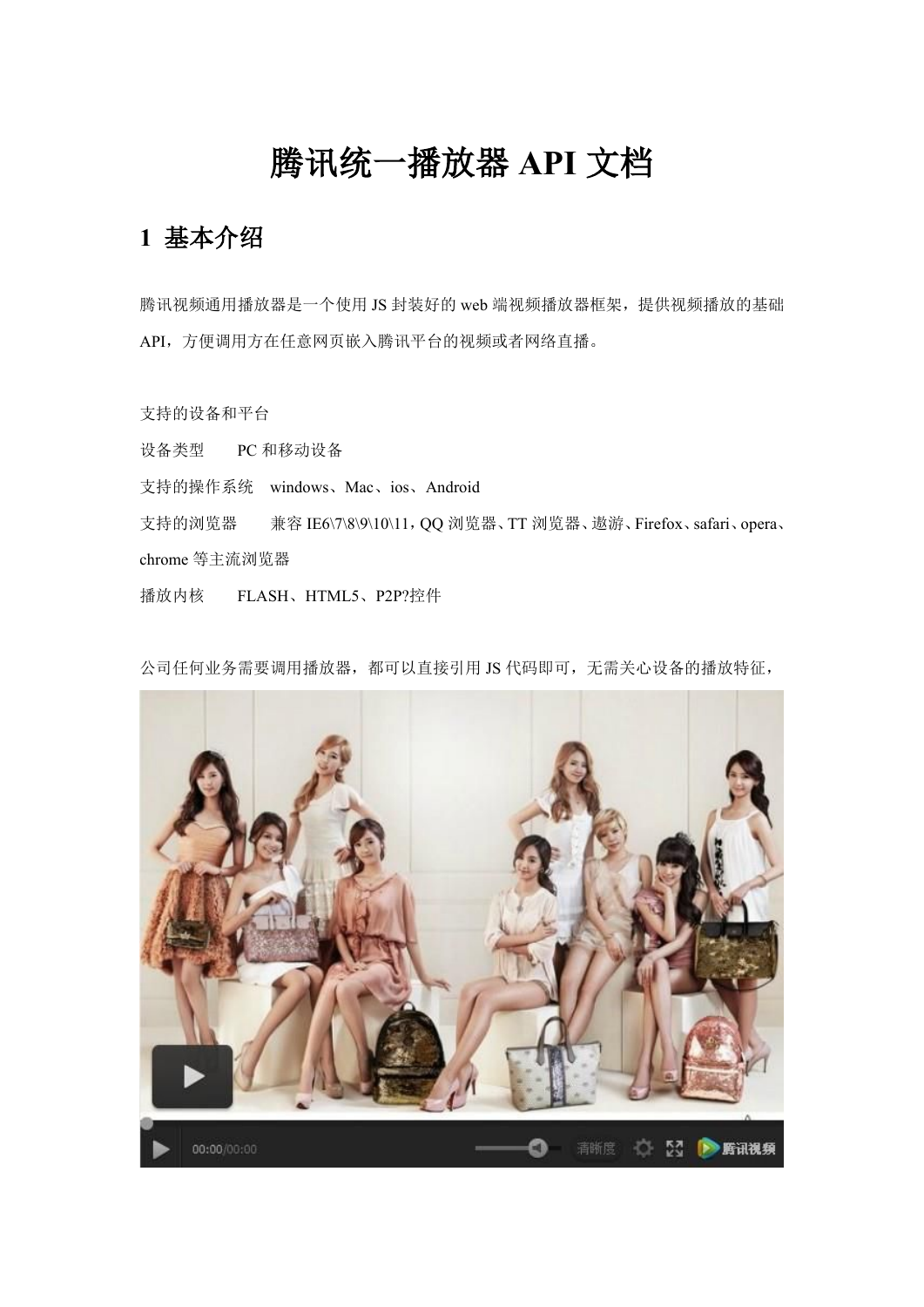## **2** 统一播放器 **CDN**

| URL                          | 说明               | 支持的内核           | 播放类别  |
|------------------------------|------------------|-----------------|-------|
| http://imgcache.gq.com/tenc  | 完全版(内核是异步按需      | flash、HTML5、控件、 | 点播、直播 |
| entvideo_v1/tvp/js/tvp.playe | 加载)              | MP4 链接          |       |
| $r_v2.js$                    |                  |                 |       |
| http://imgcache.gq.com/tenc  | 移动设备点播版本         | flash、HTML5     | 点播    |
| entvideo_v1/tvp/js/tvp.playe |                  |                 |       |
| r_v2_mobile.js               |                  |                 |       |
| http://imgcache.qq.com/tenc  | 移动设备直播版本         | flash、HTML5、控件  | 直播    |
| entvideo_v1/tvp/js/tvp.playe |                  |                 |       |
| $r_v2_i$ live.js             |                  |                 |       |
| http://imgcache.qq.com/tenc  | jQuery 插件版本(内核   | flash、HTML5、控件  | 点播、直播 |
| entvideo_v1/tvp/js/tvp.playe | 异步按需加载), 仅支持     |                 |       |
| $r_v2_jq_j$ is               |                  |                 |       |
|                              | jQuery1.7 以上版本   |                 |       |
| http://imgcache.gq.com/tenc  | Zepto 插件版本(内核异步  | flash、HTML5     | 点播    |
| entvideo_v1/tvp/js/tvp.playe | 按需加载) zepto 合并时必 |                 |       |
| r_v2_zepto.js                |                  |                 |       |
|                              | 须模块:detect,touch |                 |       |

# **2.1 CDN** 文件列表

| 文件名                     | 使用场景             |
|-------------------------|------------------|
| tvp.ocx_kernel.js       | DRM 控件播放器控制页内核文件 |
| $typ player_v2$ .js     | 外部第三方业务调用的文件     |
| $typ. player_v2_3g.$ js | 无                |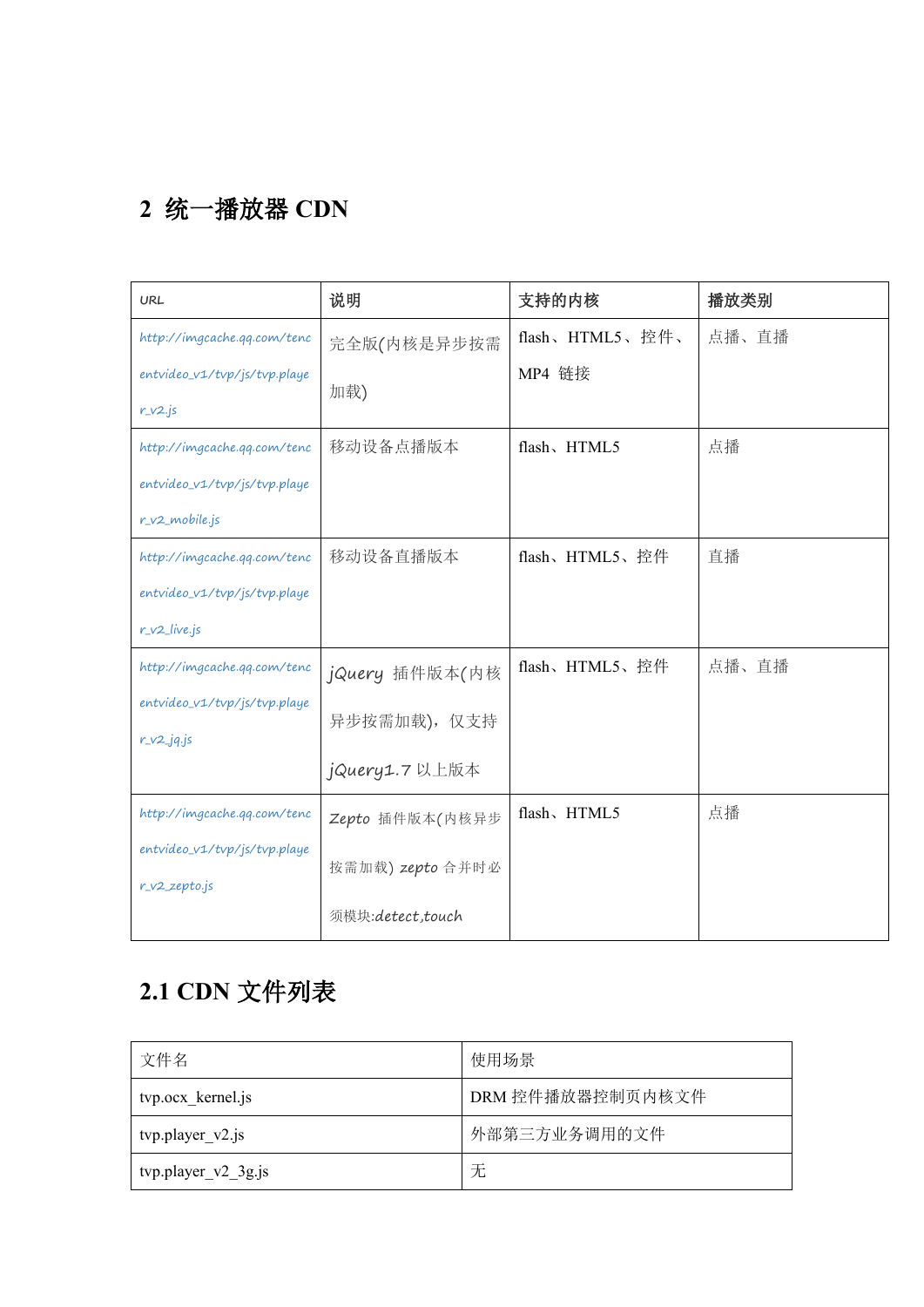| tvp.player_v2_html5.js  | html5 播放专用  |  |
|-------------------------|-------------|--|
| $typ player_v2_jq_js$   | 「jQuery 插件版 |  |
| typ.player_v2_zepto.js  | zepto 插件版   |  |
| tvp.player_v2.jqmobi.js | jqmobi 插件版  |  |

## **2.2** 支持 **https**

2015-04-17 开始支持 https,cdn 域名: https://imgcache.qq.com

### **3** 如何使用

#### **3.1 JSAPI** 调用方案

调用步骤为:

- 1. 必须引入腾讯视频播放器 JS
- 2. 创建 tvp. VideoInfo 类(待播放的视频信息)的对象实例,并传入视频 vid 或者直 播频道 id。
- 3. 创建 tvp.Player 类(播放器信息)的对象实例。
- 4. 通过播放器对象实例的 create 接口设置输出目标容器 ID 和播放器的属性。

#### **3.1.1** 点播

首先,先在页面添加一个 div, 设置 id, 当做播放器的容器,后面播放器将输出到这个 div 里: $\qquad \qquad$ 

<script src="http://imgcache.qq.com/tencentvideo\_v1/tvp/js/tvp.player\_v2.js" type="text/javascript" ></script>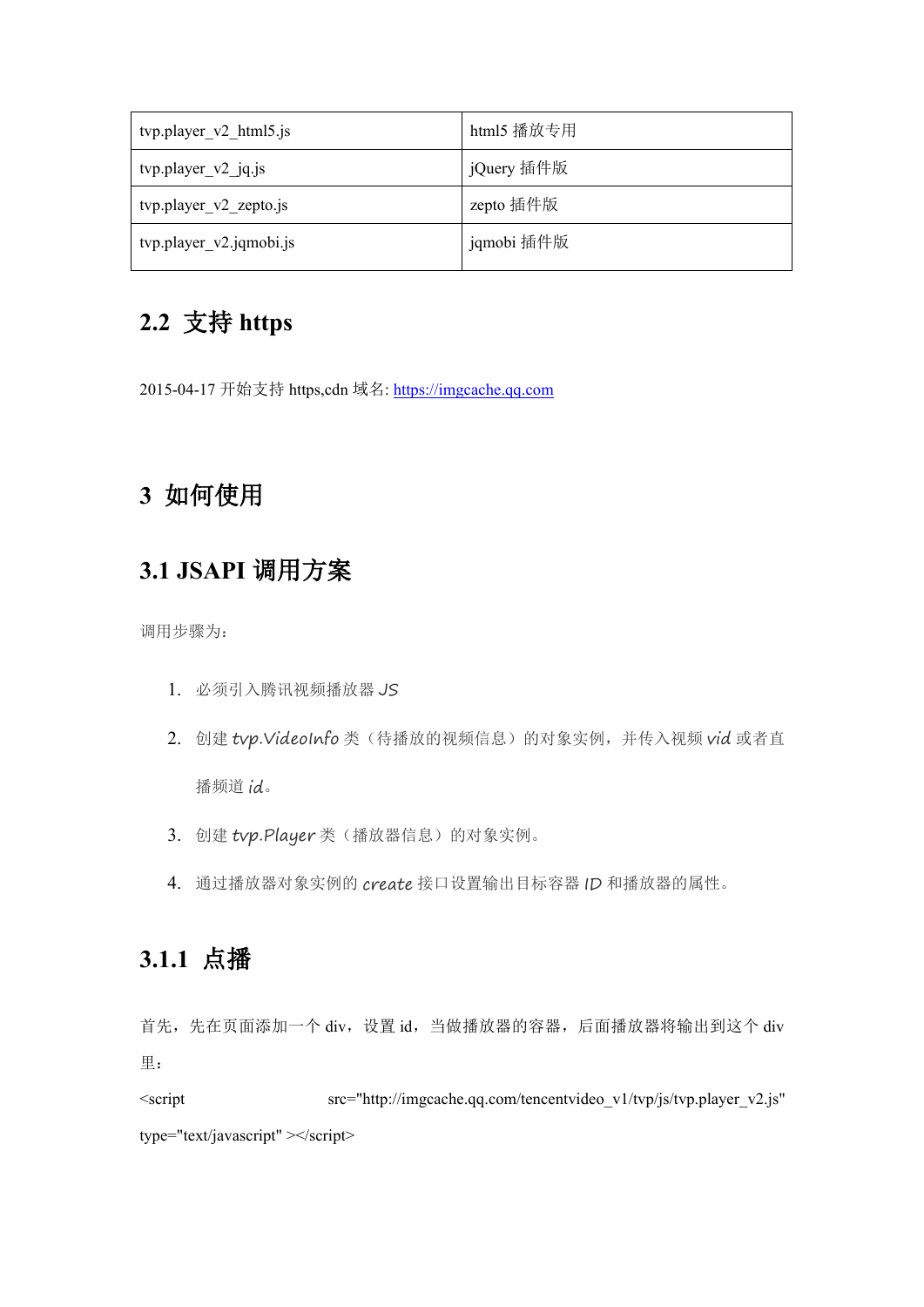<div id="mod\_player"></div>

```
var video = new tvp. VideoInfo();
```
video.setVid("i001216370f");

var player =new tvp.Player();

player.create({

width:480,

height:360,

video:video,

modId:"mod\_player",

autoplay:true

});

#### 注意:

1.ios 的 HTML5 直播是使用 HLS 技术,该技术只有 ios/部分 android 系统才支持, 所以用 chrome、safari 修 改 userAgent 模拟是看不到效果的,可能会黑屏。

2.安卓手机基本不支持 HLS,则只能使用 flash 播放直播, 如果您使用的安卓设备不支持 flash (能安装 flash 跟支持 flash 是两回事), 则无法播放直播节目, 可以找 wwjs 使用安卓 SDK 播放直播节目。

### **3.2** 使用 **seajs** 或 **requirejs**

统一播放器可以直接引用 JS 文件调用接口,也可以作为 commonjs 模块, 通过 seajs 或者 requirejs 加载。

```
以 seajs 加载为例:(seajs alias 配置)
```
seajs.config({

alias:{

"tvp":"http://imgcache.qq.com/tencentvideo\_v1/tvp/js/tvp.player\_v2.js"

}

});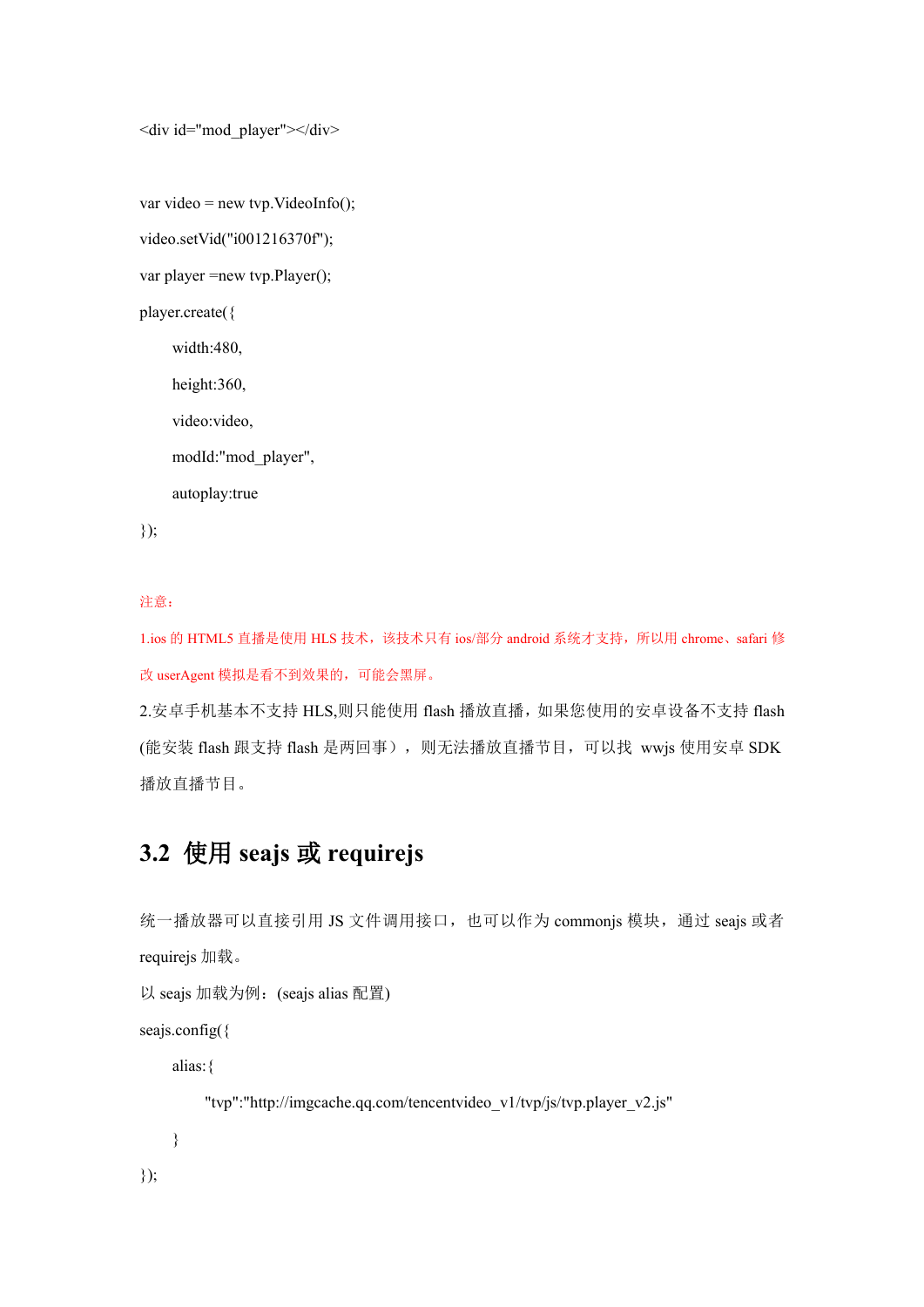我们创建一个 demo 模块, 改模块通过 require 引用统一播放器 seajs\_tvp\_demo.js 定义: define(function(require, exports, module) {

```
var demo = {
```
initplayer: function(modId) { var  $\$P = require("tvp");$ var video = new \$P.VideoInfo(); video.setVid("c0013mhe2en");

```
var myplayer = new P.Player();
```
myplayer.create({ width: 420, height: 280, video: video, modId: modId, autoplay: false });

```
}
```

```
};
```
module.exports = demo;

#### });

#### 业务逻辑调用**:**

```
seajs.use("seajs_tvp_demo",function(obj){
     obj.initplayer("mod_player");
})
```
### **3.3jQuery/Zepto** 插件版调用方案

腾讯视频统一播放器自身可以作为 jQuery 或者 Zepto 的插件运行。插件版本有专门的 JavaScript?\_文件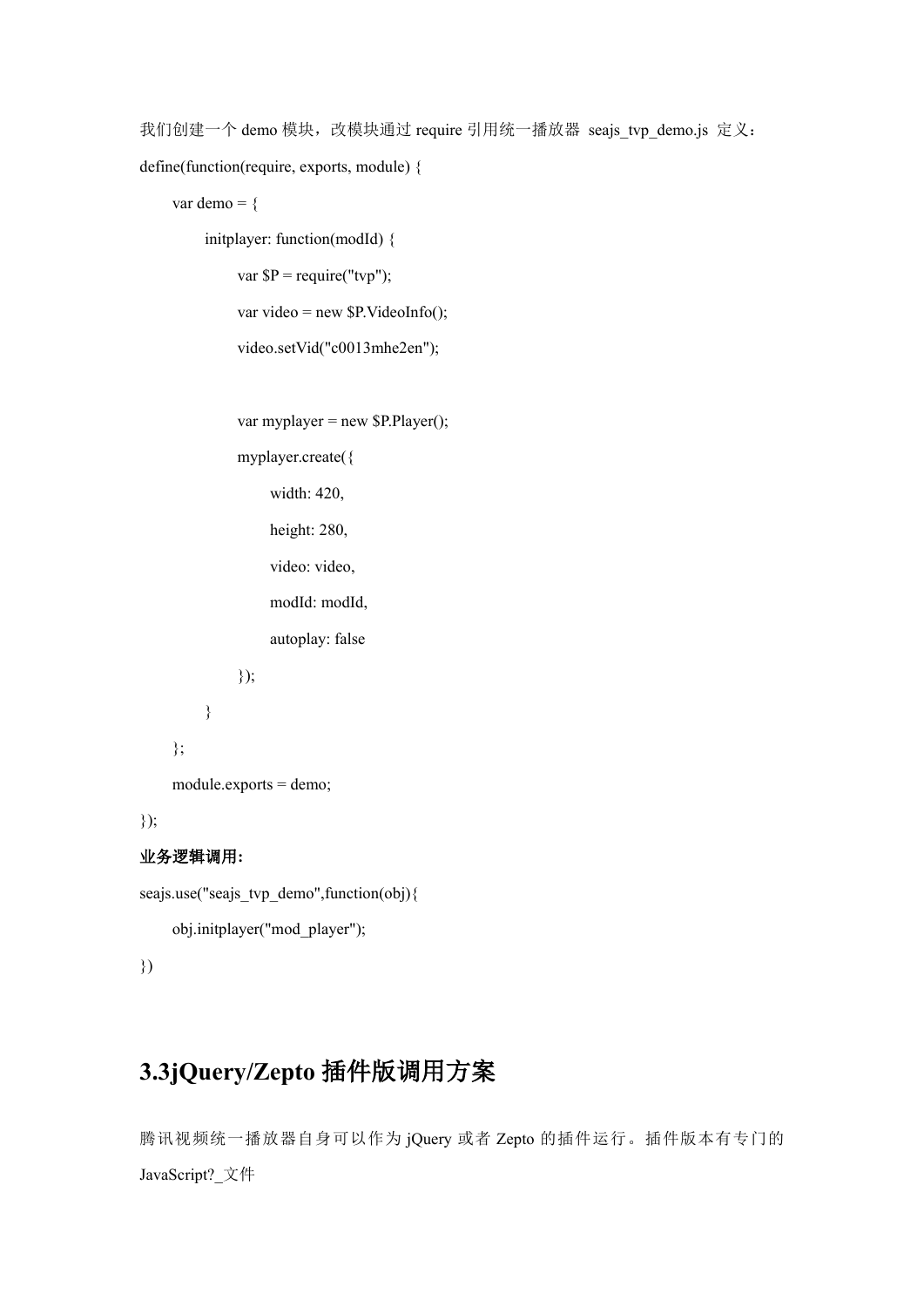| httD://imacache.atima.cn/tencentvideo vl/tvD/is/tvD.oiaver v2ia.is | UTF-8 | iQuery 插件版 |
|--------------------------------------------------------------------|-------|------------|
|                                                                    |       | 本          |
|                                                                    |       |            |

插件版调除了可以使用上述标准的调用以外,还可以使用建议的调用方案:

\$(".mod\_player").createTVP({

video:{vid:Mi001216370fM}/

width:450,

height:300

});

## **4 api** 参数和方法

## **4.1 tvp.VideoInfo**

| 函数名称                            | 用途                                                                                              |
|---------------------------------|-------------------------------------------------------------------------------------------------|
| setVid(vid::string)             | 设置视频的 vid, 此方法会在设置视频 id 的同时将视频对象的其他信息还原                                                         |
| setCoverId(cid::string)         | 设置视频的专辑 id(调用此方法设置的专辑 id 不会添加到 falshvars 里, 要添加到<br>flashvars 里请在调用播放器对象的 create 方法时传入 coverId) |
| setTitle(title::string)         | 设置视频的标题                                                                                         |
| setChannelId(cnlid::string)     | 设置直播频道的频道 id                                                                                    |
| setHistoryStart(second::number) | 设置从指定 second 秒开始播放                                                                              |
| getVid()                        | 获取视频的 vid                                                                                       |
| getChannelId()                  | 获取直播频道的频道 id                                                                                    |
| setTagStart(iStart::number)     | 设置看点开始时间                                                                                        |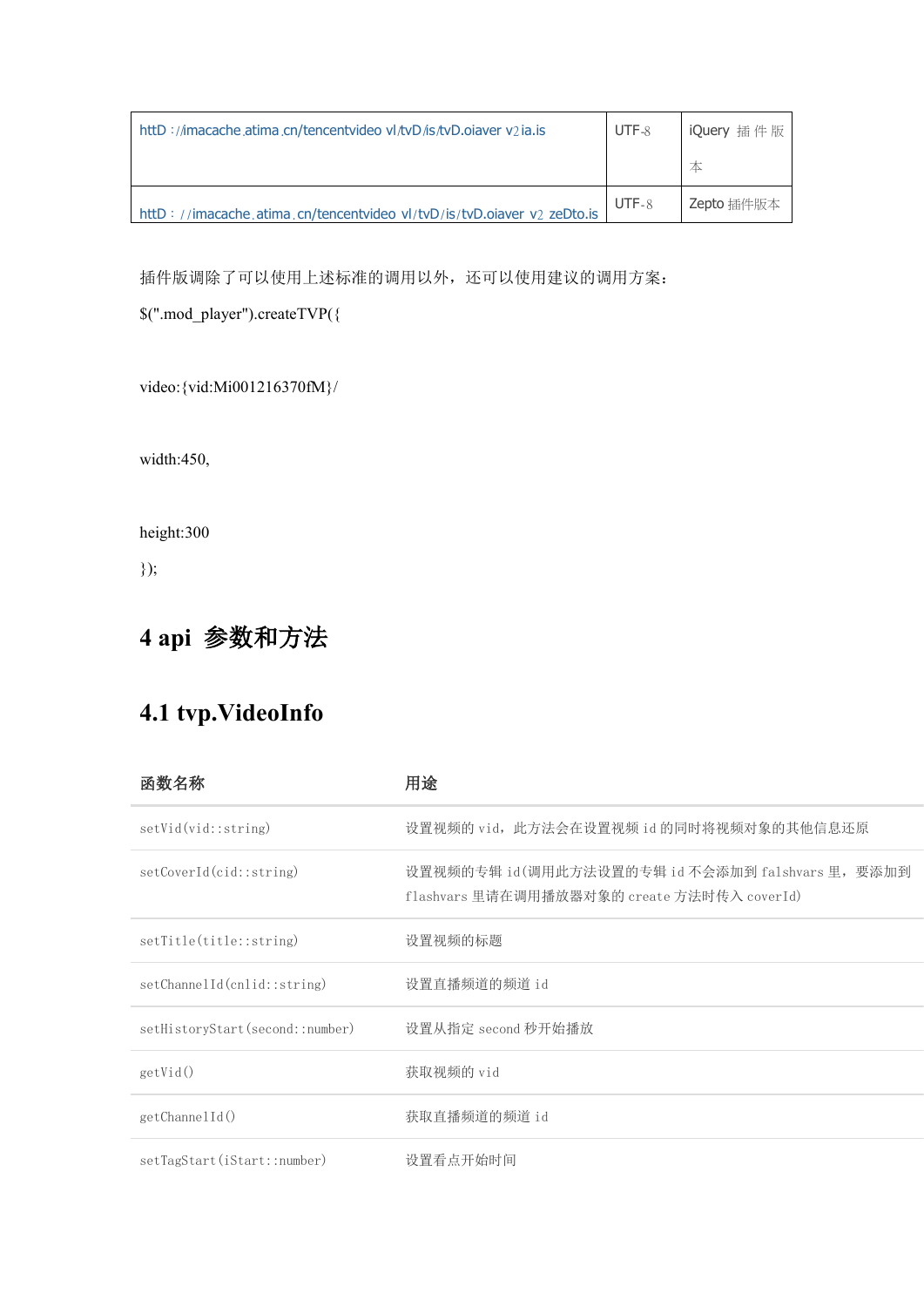| 函数名称                    | 用途                                  |
|-------------------------|-------------------------------------|
| setTagEnd(iEnd::number) | 设置看点结束时间                            |
| getVideoSnap()          | 获取视频截图, 返回一个数组, 包含了几种规格的视频截图 URL 地址 |

# **4.2 tvp.Player()**

| 接口名称                        | 描述                                                     |
|-----------------------------|--------------------------------------------------------|
| create (object::config)     | 创建播放器, 其中 config 是传入的设置参数 JSON                         |
| pause()                     | 暂停播放                                                   |
| play()                      | play 接口无参数时, 表示继续播放, 一般用于 pause () 以后的继续播放             |
| play(video::tvp.VideoInfo?) | 上面 play () 接口的多态形式, 有参数时表示播放指定的视频,<br>主要用于无刷新切换正在播放的视频 |
| getPlaytime()               | 获取当前播放的时间, 返回单位是秒                                      |
| switchTo0cx()               | 从 flash 播放器切换到控件播放器                                    |
| switchToFlash()             | 从控件播放器切换到 flash 播放器                                    |

# **4.3 tvp.Player()**对象提供的事件列表

| 参数名称      | 描述                                                          |
|-----------|-------------------------------------------------------------|
| onwrite   | 当输出播放器时                                                     |
| oninited  | 当播放器初始化完毕时, flash 播放器在 swf 文件加载完毕触发, html5 播放器<br>在视频载入完毕触发 |
| onchange  | 播放器播放的视频发生变化时                                               |
| onplay    | 播放器开始播放时, 触发了播放请求单不一定播放视频, 有可能视频在缓冲<br>中或者在播放广告             |
| onplaying | 播放器真正开始播放视频第一帧画面时                                           |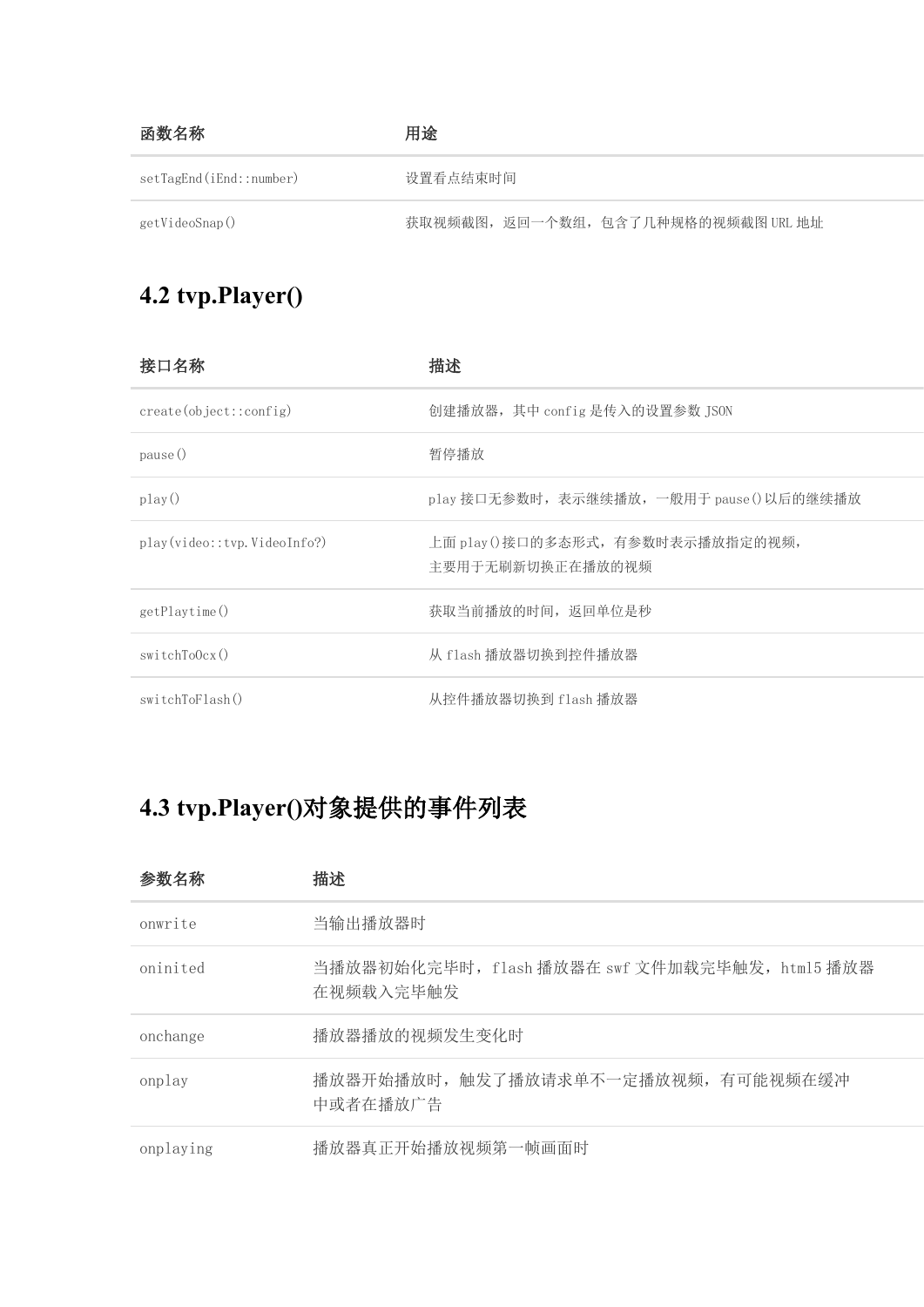| 参数名称               | 描述                               |
|--------------------|----------------------------------|
| ongetnext          | 当播放器播放视频完毕, 准备获取下一个视频时           |
| onallended         | 播放器播放完毕时                         |
| onpause            | 播放器触发暂停时, 目前只针对 HTML5 播放器有效      |
| onresume           | 暂停后继续播放时触发                       |
| onfullscreen(isful | 播放器触发全屏/非全屏时,参数 isfull 表示当前是否是全屏 |
| onerror            | 当播放器发生错误时                        |

#### 示例 しょうしょう しゅうしょう しょうしょく

<script src="http://imgcache.qq.com/tencentvideo\_v1/tvp/js/tvp.player\_v2.js" type="text/javascript"  $\times$ /script>

 $\langle$ div id="mod player"> $\times$ /div>

var video = new tvp.VideoInfo();

```
video.setVid("i001216370f");
```

```
var player =new tvp. Player();
```
player.create({

width:480,

```
height:360,
```
video:video,

modId:"mod\_player",

```
onwrite:function() {alert("播放器显示完毕");}
```

```
});
```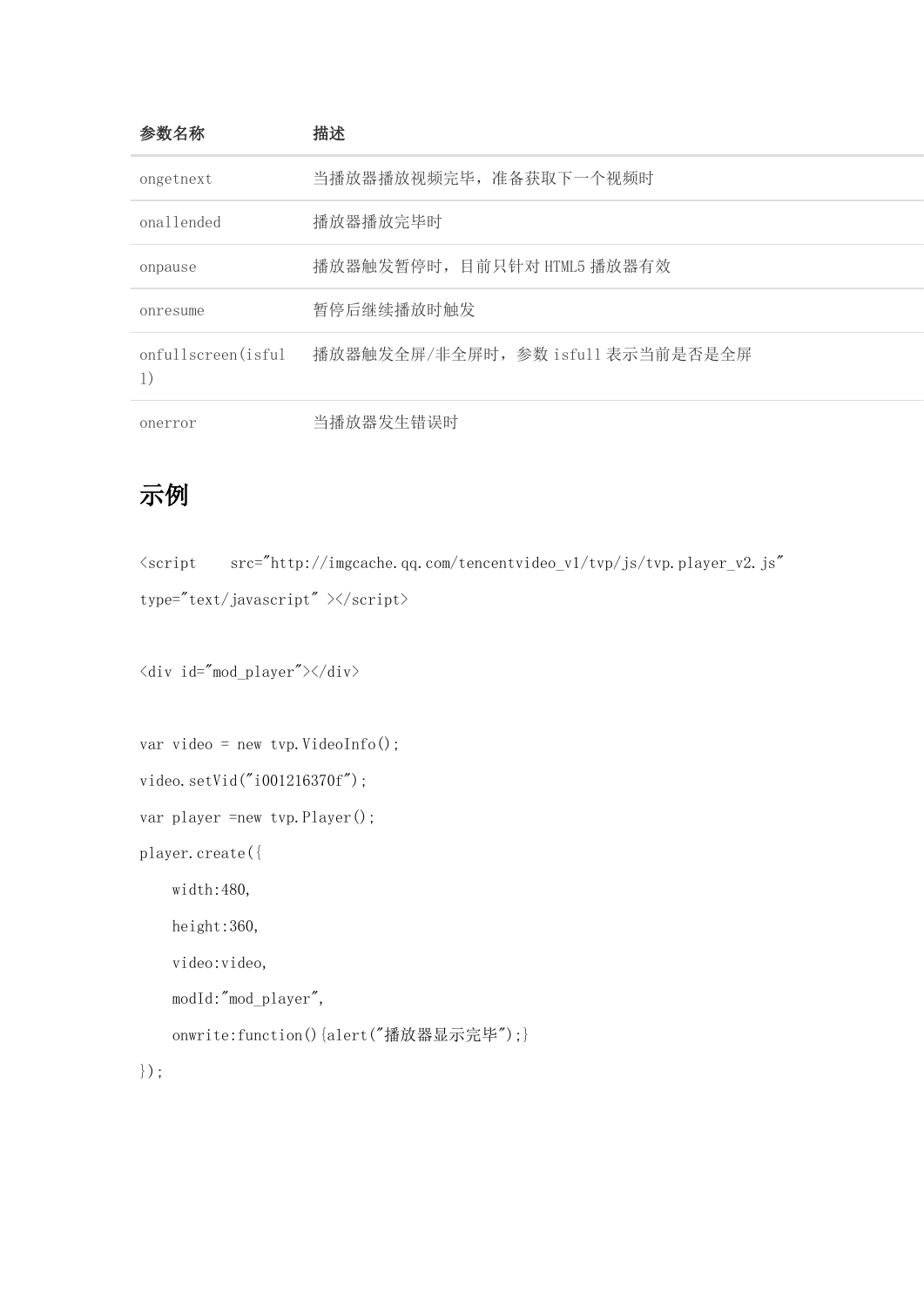# **4.4 create** 接口接受的配置参数列表

| 参数名称                        | 支持的平台          | 描述                                                                                                       |
|-----------------------------|----------------|----------------------------------------------------------------------------------------------------------|
| appid                       | A11            | 腾讯视频为业务侧分配的 appid 号, 用于统计, 如果腾讯视频<br>未分配,可以不填                                                            |
| oid                         | A11            | 广告订单 id                                                                                                  |
| pic                         | A11            | 默认图片                                                                                                     |
| playerid                    | All            | 播放器 id, 不指定的话系统会自动分配一个, 一般不需要配置                                                                          |
| playerType                  | A11            | 播放器类别                                                                                                    |
| autoplay                    | A11            | 是否自动播放                                                                                                   |
| type                        | A11            | 播放器类别                                                                                                    |
| typeId                      | A11            | 分类 id                                                                                                    |
| video                       | A11            | 默认的视频对象                                                                                                  |
| coverId                     | A11            | 专辑 id                                                                                                    |
| libpath                     | A11            | 统一播放器框架的存放路径                                                                                             |
| modId                       | A11            | 默认的 DOM 元素 ID                                                                                            |
| width                       | A11            | 默认宽度, 单位像素                                                                                               |
| height                      | A11            | 默认高度, 单位像素                                                                                               |
| html5FeatureExtJS           | H5             | HTML5UI?组件功能异步加载 JS 配置, 有些组件由于不是必须, 而代码量又很大,<br>所以采用按需加载 配置是 JSON 格式, key 是组件名, value 是异步加载的 JS 文件<br>路径 |
| html5ForbiddenUIFeat<br>ure | H <sub>5</sub> | HTML5 播放器 UI 需要关闭的功能, 跟上述的配置相反, 这里列出的功能就不会展现                                                             |
| html5LiveUIFeature          | H <sub>5</sub> | HTML5 直播播放器 UI 组件                                                                                        |
| html5Preload                | H <sub>5</sub> | Html5 播放器 preload 属性(暂不启用)                                                                               |
| isHtml5AutoBuffer           | H5             | Html5 播放器是否使用 autobuffer 属性                                                                              |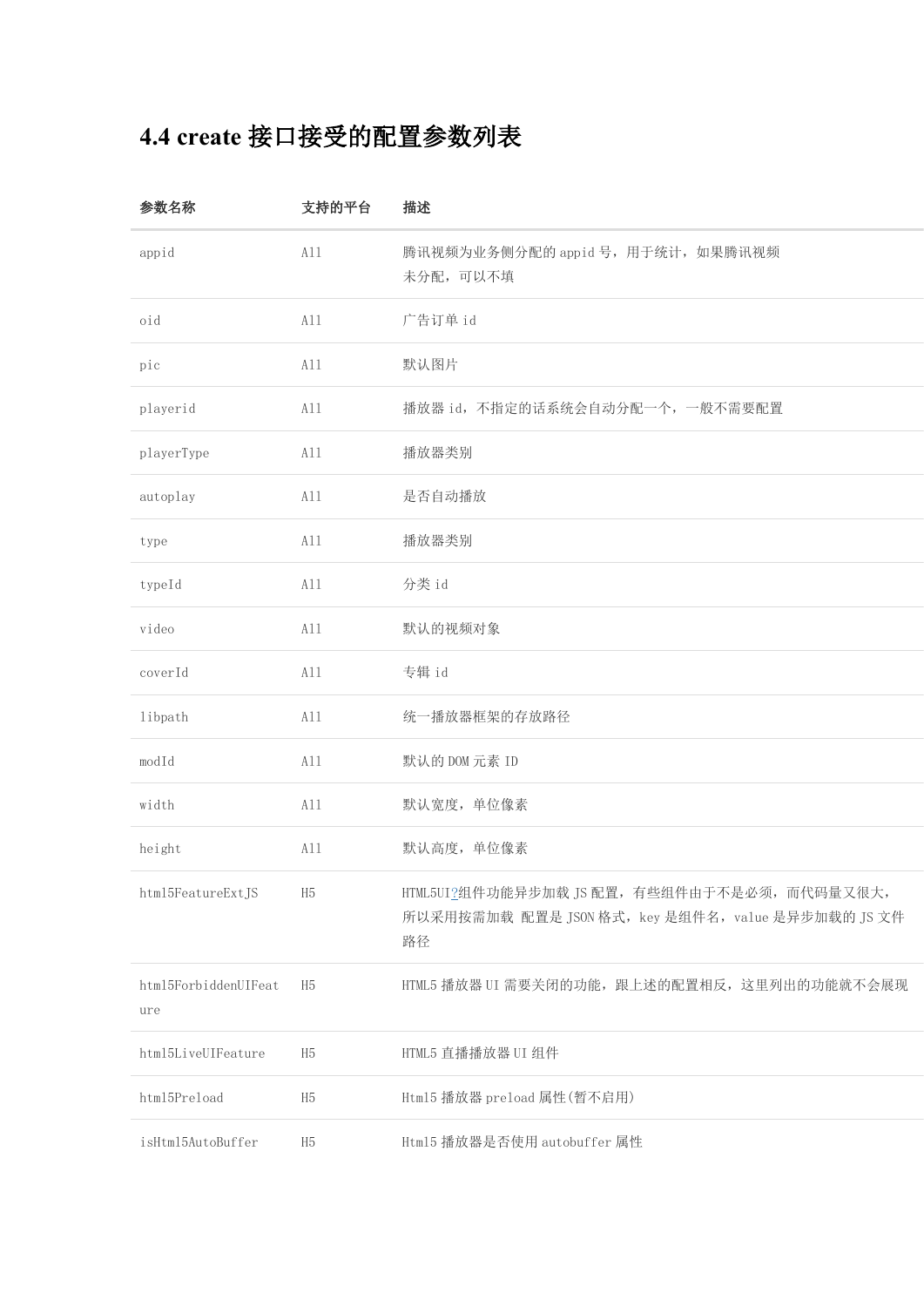| 参数名称                          | 支持的平台          | 描述                                                                                                                           |
|-------------------------------|----------------|------------------------------------------------------------------------------------------------------------------------------|
| isHtml5ControlAlways<br>Show  | H5             | HTML5 播放器是否一直显示控制栏                                                                                                           |
| isHtml5ShowPlayBtnOn<br>Pause | H5             | 暂停的时候是否显示播放按钮                                                                                                                |
| isHtml5ShowPosterOnC<br>hange | H <sub>5</sub> | HTML5 播放器切换视频的时候是否要显示 Poster                                                                                                 |
| isHtml5ShowPosterOnE<br>nd    | H <sub>5</sub> | HTML5 播放器播放完毕是否显示 poster                                                                                                     |
| isHtml5ShowPosterOnS<br>tart  | H <sub>5</sub> | HTML5 播放开始的时候是否显示 poster                                                                                                     |
| isHtml5UseAirPlay             | H <sub>5</sub> | Html5 播放器是否使用 Airplay 功能, 强烈建议开启                                                                                             |
| isHtml5UseFakeFullSc<br>reen  | H5             | 是否强制使用伪全屏                                                                                                                    |
| isHtml5UseUI                  | H <sub>5</sub> | HTML5 播放器是否使用自设计的控制栏                                                                                                         |
| isiPhoneShowPosterOn<br>Pause | H5             | iPhone 在暂停的时候是否显示 Poster 层                                                                                                   |
| isiPhoneShowPlaysinl<br>ine   | H <sub>5</sub> | iPhone 是否开启小窗播放(目前只有微信支持)                                                                                                    |
| plugins                       | H <sub>5</sub> | 使用插件列表, 如果配置在这里那么会在 write 之后自动调用这里列出的插件 当然,<br>在外部调用 player.                                                                 |
| pluginUrl                     | H5             | 插件 JS 存放路径, key 是插件名, value 是插件的 JS 路径, 跟下面的 libpath 组合<br>成完成的 URL 地址 如果定义了这里的路径, 那么会异步加载, 否则会探测当前页面<br>是否有对应的 build+插件名的函数 |
| isContinuePlay                | H5             | 是否续播, 默认 true                                                                                                                |
| isLiveFlashShowCfg            | Flash          | 直播播放器是否显示配置菜单                                                                                                                |
| isLiveFlashShowConfi<br>gBtn  | Flash          | 直播播放器是否显示设置按钮                                                                                                                |
| flashWmode                    | Flash          | flash 播放器的 wmode                                                                                                             |
| isLiveflashShowFullB          | Flash          | 直播播放器是否显示全屏按钮                                                                                                                |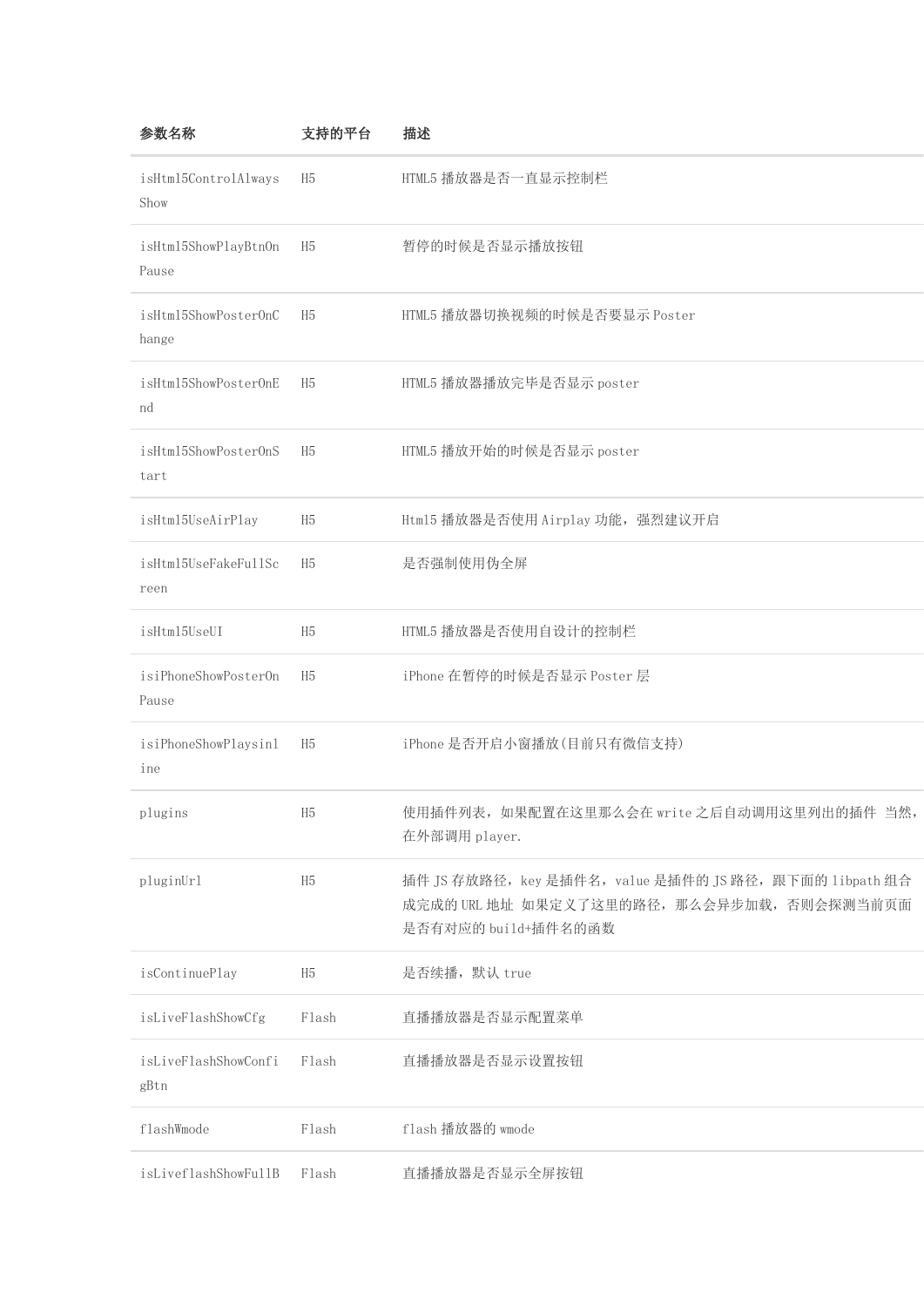| 参数名称                                | 支持的平台      | 描述                         |
|-------------------------------------|------------|----------------------------|
| tn                                  |            |                            |
| isVodFlashShowCfg                   | Flash      | flash 点播播放器是否出现设置按钮        |
| isVodFlashShowEnd                   | Flash      | flash 点播播放器播放结束出现结束推荐      |
| isVodFlashShowNextBt<br>$\mathbf n$ | Flash      | flash 点播播放器是否出现"下一个视频"按钮   |
| isVodFlashShowSearch<br>Bar         | Flash      | flash 点播播放器是否出现搜索框         |
| share                               | Flash      | 是否显示分享                     |
| vodFlashExtVars                     | Flash      | flash 点播播放器扩展 flashvars 参数 |
| vodFlashListType                    | Flash      | 点播 flash 播放器 listtype 参数   |
| vodFlashType                        | Flash      | flash 点播播放器类型              |
| vodFlashUrl                         | Flash      | flash 点播播放器地址              |
| volume                              | Flash      | 默认音量                       |
| ocxControlHeight                    | <b>DRM</b> | 控件控制栏高度                    |
| is0cxHideControl                    | <b>DRM</b> | 控件是否隐藏控制栏                  |
| is0cxShowPauseBtn                   | <b>DRM</b> | 控件播放器暂停的时候是否在画面上显示暂停按钮     |
| mute                                | 无          | 是否静音                       |

# **4.5 create** 接口 **vodFlashExtVars** 可扩展的配置参数

| 参数       | 参数值和说明                       |
|----------|------------------------------|
| share    | 是否显示分享功能入口, 默认显示。0为隐藏, 1为显示。 |
| shownext | 是否显示下一集按钮,默认不显示。1 为显示。       |
| light    | 是否显示开关灯, 默认显示。0为隐藏, 1为显示。    |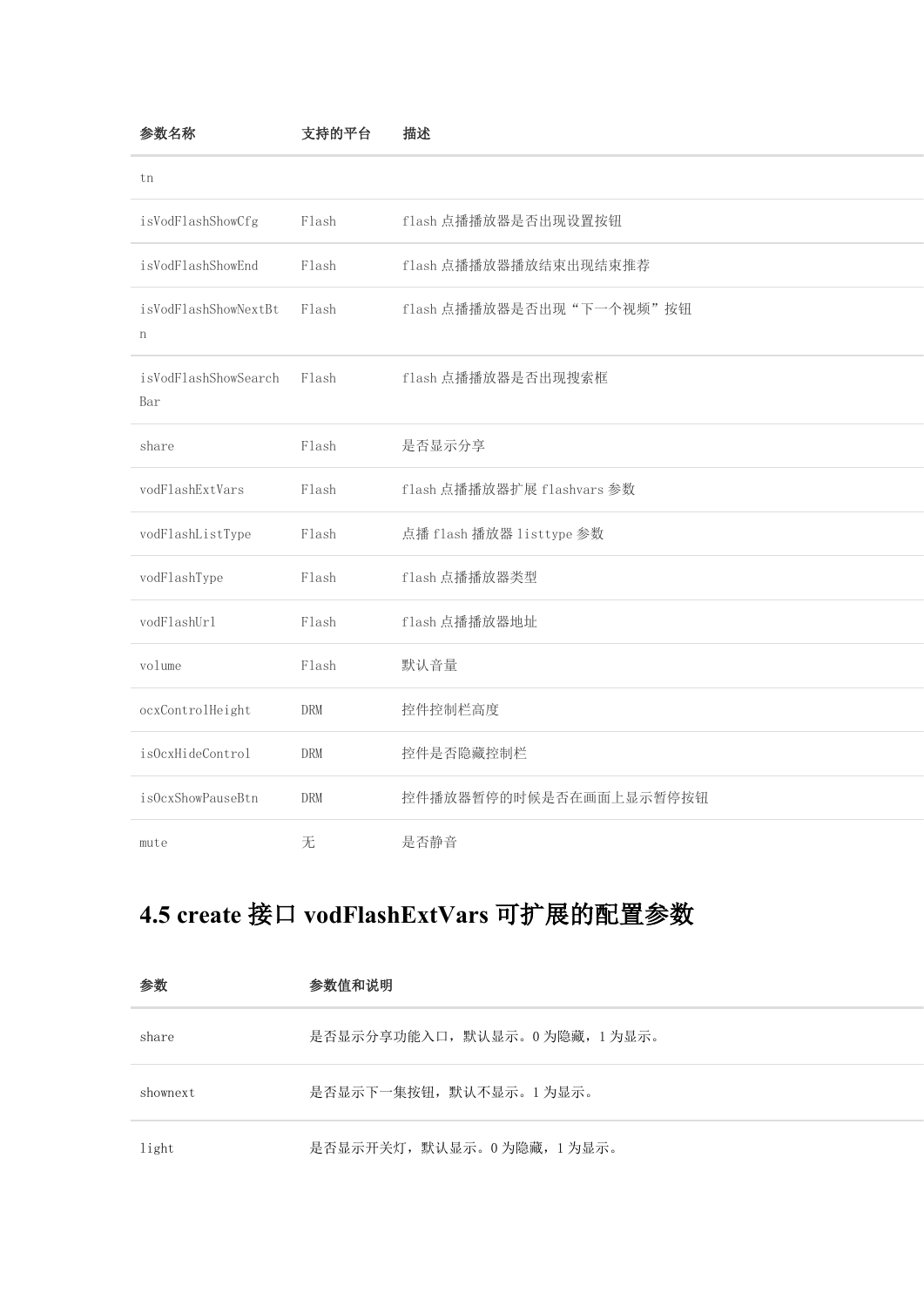| 参数          | 参数值和说明                                                                     |
|-------------|----------------------------------------------------------------------------|
| popup       | 是否显示弹出小窗口按钮,默认显示。0 为隐藏,1 为显示。                                              |
| follow      | 是否显示关注按钮, 默认显示。0为隐藏, 1为显示。                                                 |
| showend     | 功能同上面的 isVodFlashShowEnd, 强制指定是否显示播放结束界面 0 为不显示 1 为显示,<br>默认为显示            |
| searchbar   | 是否显示顶部搜索框; 1显示, 0不显示, 默认为1                                                 |
| searchpanel | 是否显示包含搜索、分享等的浮层。0: 不显示, 1: 显示, 默认为显示。建议设置搜索框不显示时<br>, 结束推荐(showend)也设置不显示。 |
| clientbar   | Flash 播放器下方的下载 banner。默认是1打开。0为关闭                                          |

## **4.6 create** 接口 **pic** 参数可接受的域名白名单 **& DEMO**

- vpic.video.qq.com
- ossweb-img.qq.com
- cache.tv.qq.com
- imgcache.qq.com
- im-img.qq.com
- im.qq.com
- img1.qq.com
- mat1.qq.com
- tt.qq.com
- img1.gtimg.com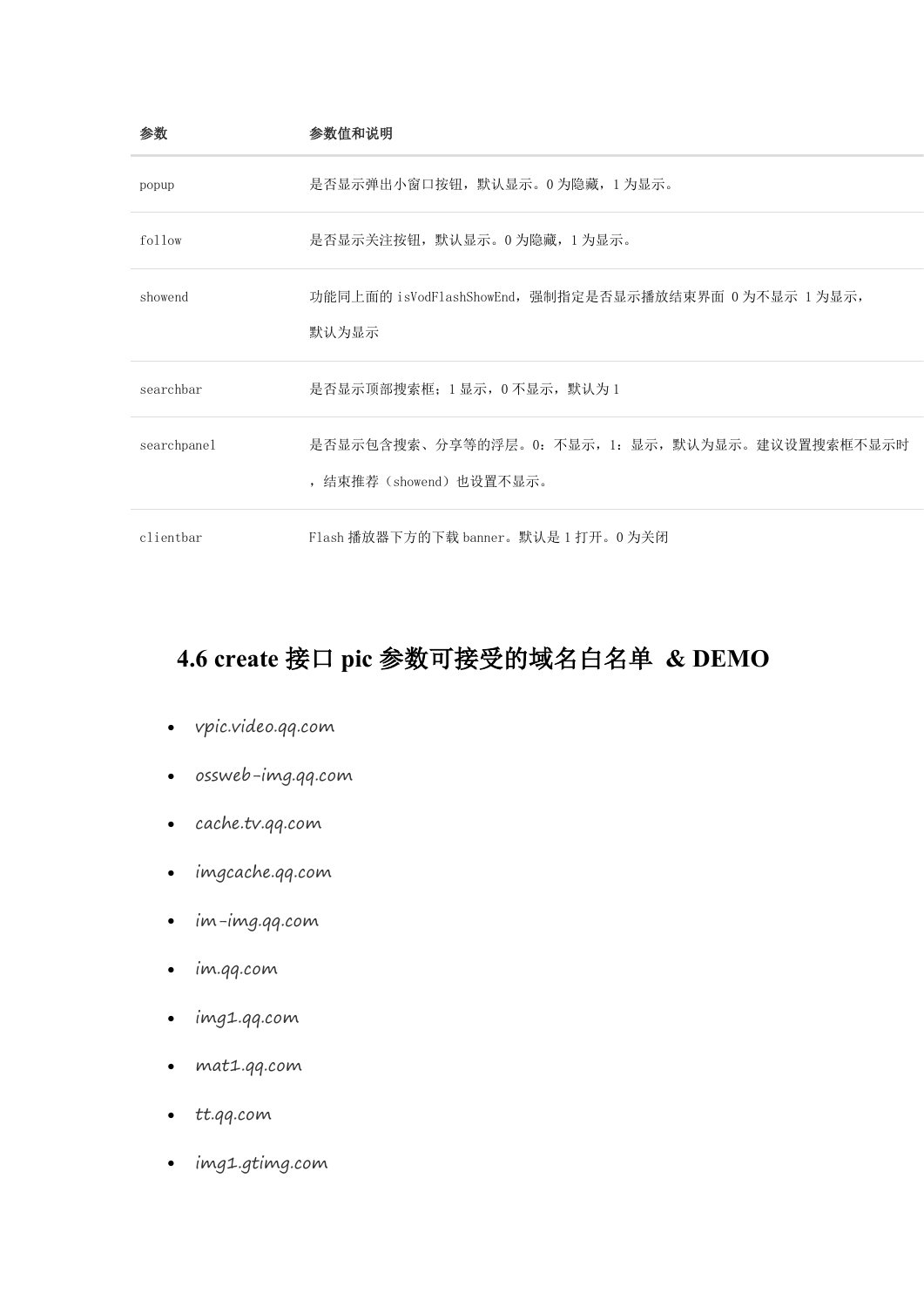- mat1.gtimg.com
- i.gtimg.cn
- qzonestyle.gtimg.cn
- ctc.qzonestyle.gtimg.cn
- cnc.qzonestyle.gtimg.cn
- cm.qzonestyle.gtimg.cn
- cn.qzonestyle.gtimg.cn
- os.qzonestyle.gtimg.cn
- edu.qzonestyle.gtimg.cn
- img1.qqinternal.com

#### 对象和参数说明

腾讯视频播放器框架是完全采用面向对象的思想使用 javascript 编写,为了防止变量冲突, 框架提供的 API 都统一在 window.tvp 命名空间下。框架通过两个核心的对 象接口实现对视 频的播放。

这里简单介绍下统一播放器最常使用的两个核心对象和接口参数 tvp.VideoInfo 视频信息 tvp. VideoInfo 是视频信息对象, 作用是对准备播放的视频信息属性的描述, 例如视频的 vid、直播频道的频道 id、视频时长、视频起止时间、视频标题......

#### tvp. Player (width, height)播放器

tvp. Player 是播放器对象,提供对播放器的描述和属性设置,例如播放器是直播还是点播、 播放器类别(控件、Flash 还是 HTML5)、loading 动画、默认图片、皮肤……

tvp. Player 接受两个参数作为构造函数, width 表示播放器的宽度, height 表示高度, 单 位为像素 px。

注意: 白名单域名是固定的, 暂不接受新增域名, 且涵盖了公司绝大部分公司级的 CDN 域名, 如有图片需 要作为默认图显示,可以考虑将图片上传到以上任意域名。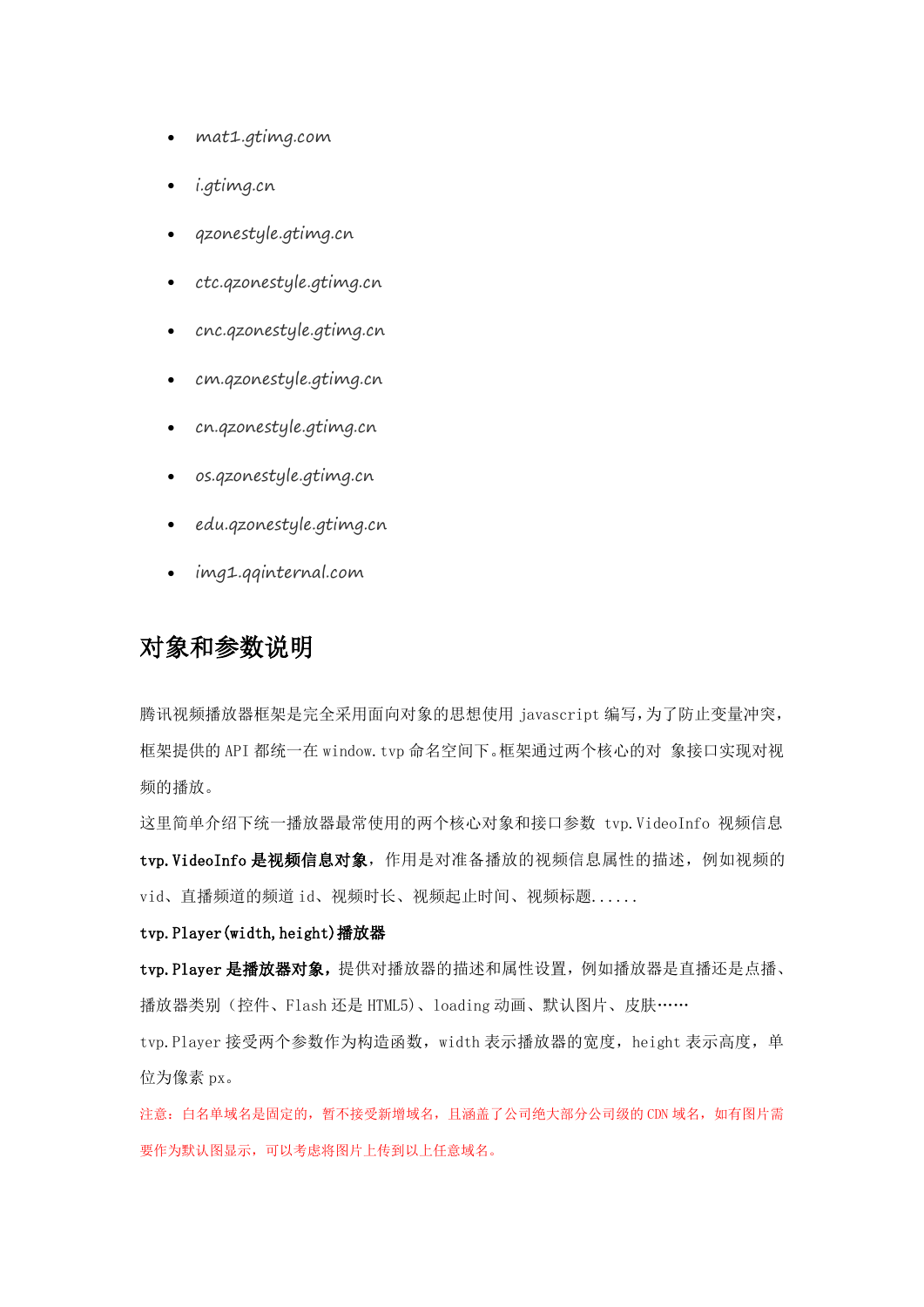#### 显示微信公众账号热门视频

统一播放器集成了播放器非全屏状态下暂停或结束时显示微信公众账号热门推荐视频功能。



要在播放器显示微信公众账号热门视频,首先场景是微信中的公众账号页面,根据页面 url 参数取得公众账号 id; 微信中支持检测是否安装腾讯视频 app, 通过检测是否安装腾讯视频 app 来处理热门视频的跳转链接。

然后在 create 播放器的时候, 使用参数: plugi[n](http://tapd.oa.com/v3/tvideo/wikis/edit/AppRecommend)s: {AppRecommen

?\_: true}即可,例如:

```
var player = new tvp.Player();
```
player.create ({

width:480, height:360,

vide $O:$  vide $O,$ 

mOdId:nmOd\_player",

autoplay:true, plugins: {

AppRecommend: true

}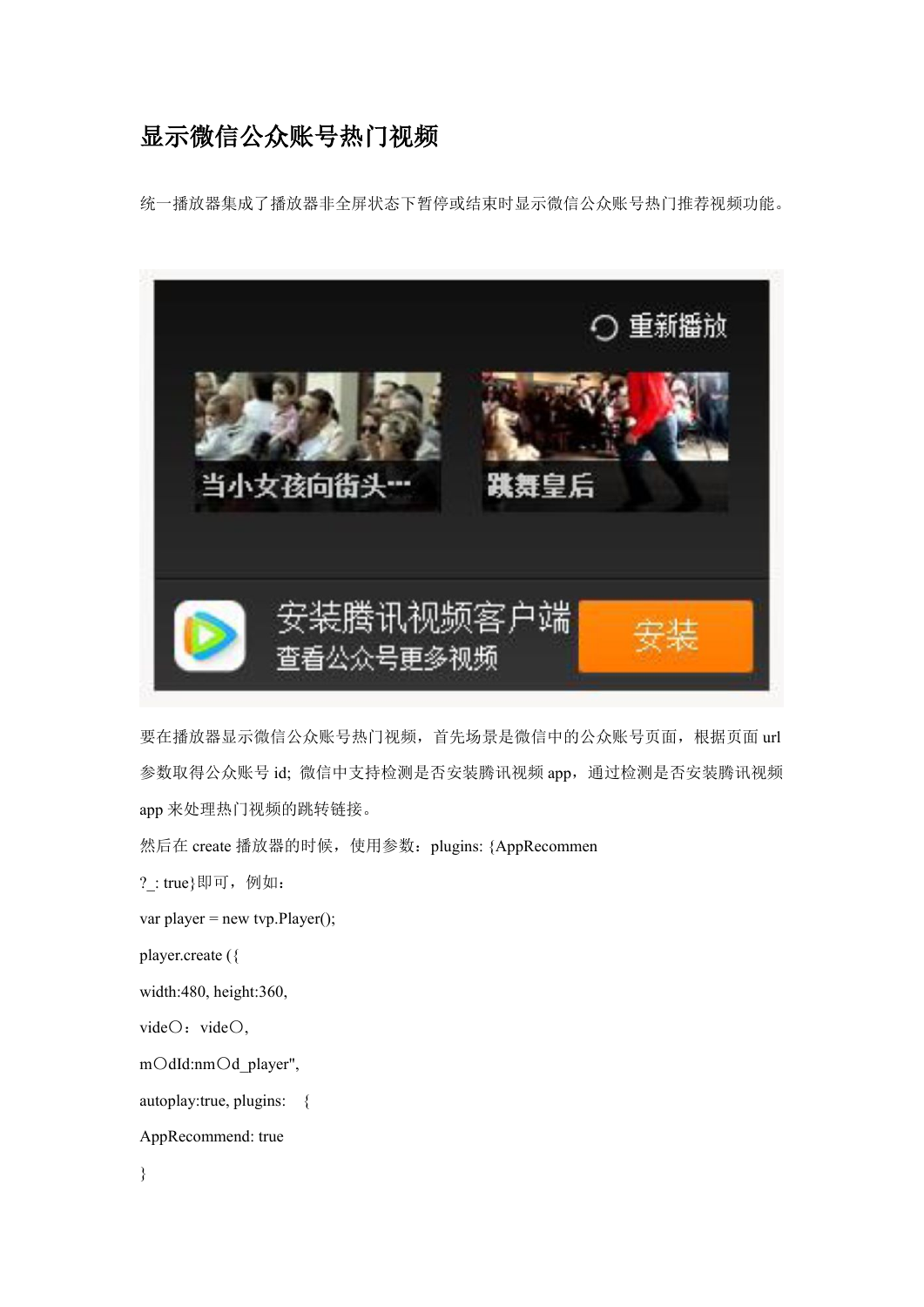#### **5** 相关插件

#### **5.1** 下载 **banner & DEMO**

显示腾讯视频移动 App 下载 banner,统一播放器 2.0 己经集成了下载 Banner 的提示功能。 网页端使用 HTML5 播放视频,实际上是依赖浏览器或者 webview 对 HTML5 的 video 标签 进行解析,并依赖其自身对 H.264 编码的视频进行解码实现的。也就是说,除了控制栏我们 能通过 DIV+CSS 进行重写以外, 其他内部播放逻辑前端 JS 实际上是无法控制。所以我们 跟推荐用户下载我们的视频 App, 享受更高清的画质更流畅的体验。



在欣赏刘诗诗丰富的表情之前, 先来感受 下锦衣卫张震的帅气。刘诗诗梨花带雨, 演技大爆发>>



打开腾讯视频,看张震刘诗诗上演. ٢λ

★建议在wifi环境下播放★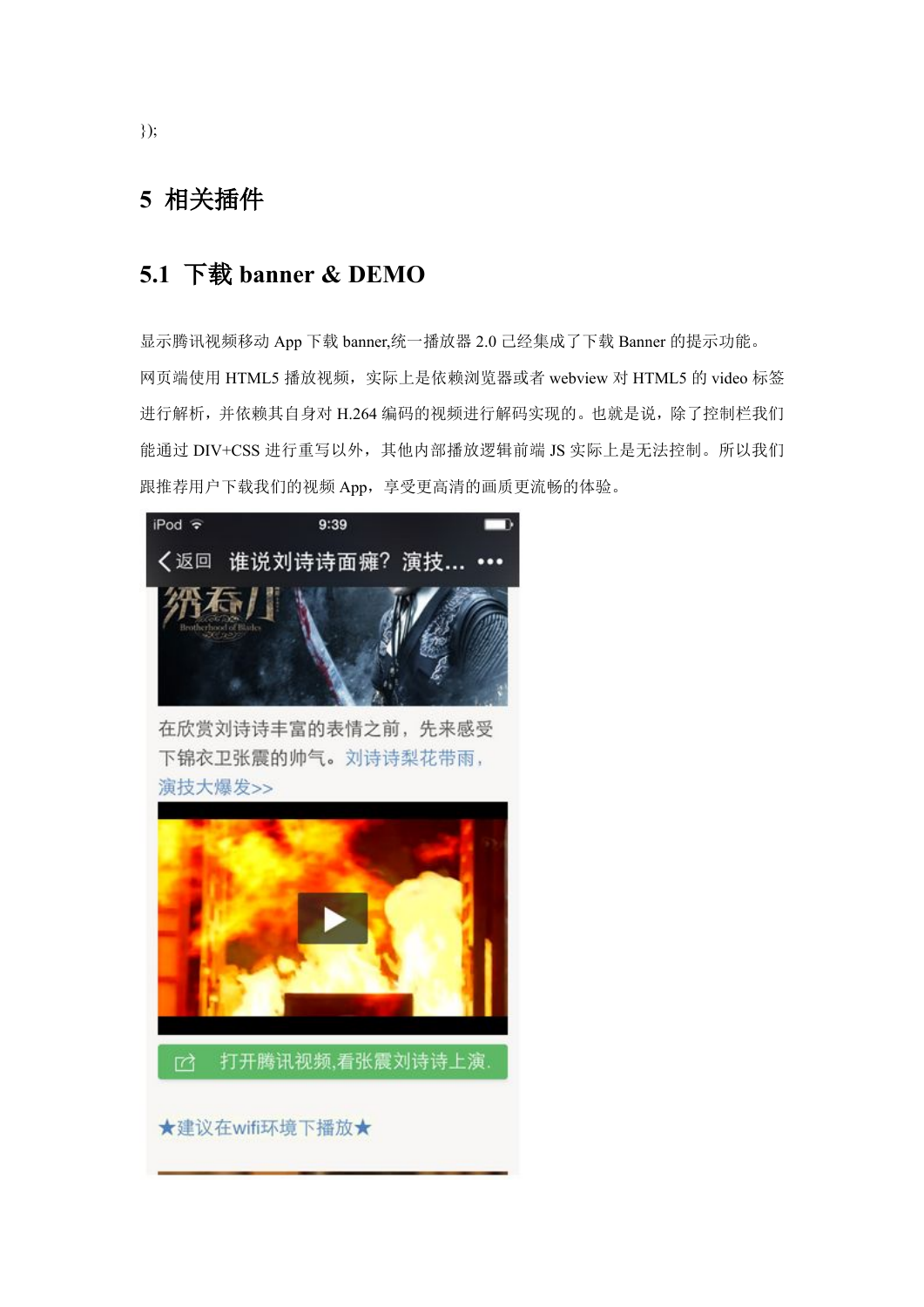# 下载 **banner** 用法

| <script src="http://imgcache.qq.com/tencentvideo_v1/tvp/js/tvp.player_v2.js" t<="" th=""></script> |
|----------------------------------------------------------------------------------------------------|
|----------------------------------------------------------------------------------------------------|

下载 Banner DEMO 入口**:**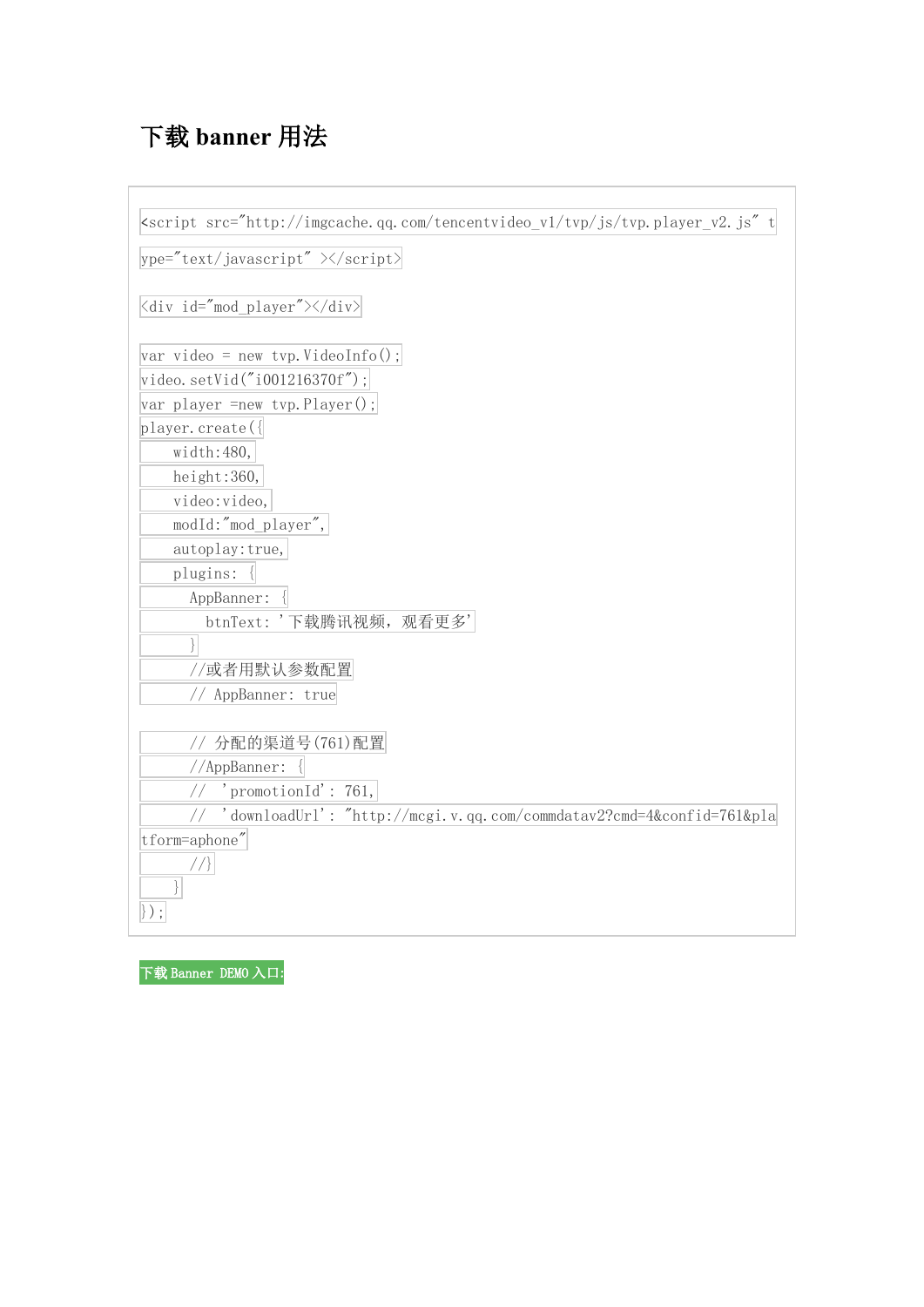

## 常用参数

| 参数          | 说明                                                                                                           |
|-------------|--------------------------------------------------------------------------------------------------------------|
| btnText     | 按钮文案                                                                                                         |
| vid         | 如果已经安装腾讯视频 app, 点击用 app 打开这个 vid 的视频                                                                         |
| promotionId | 上报的渠道 ID                                                                                                     |
| downloadUrl | 默认值: http://mcgi.v.qq.com/commdatav2?cmd=4&confid=140&platform<br>=aphone, 如果要统计下载的渠道号, 替换掉 url 里面的默认渠道号 140 |

## **5.2** 暂停 **banner & DEMO**

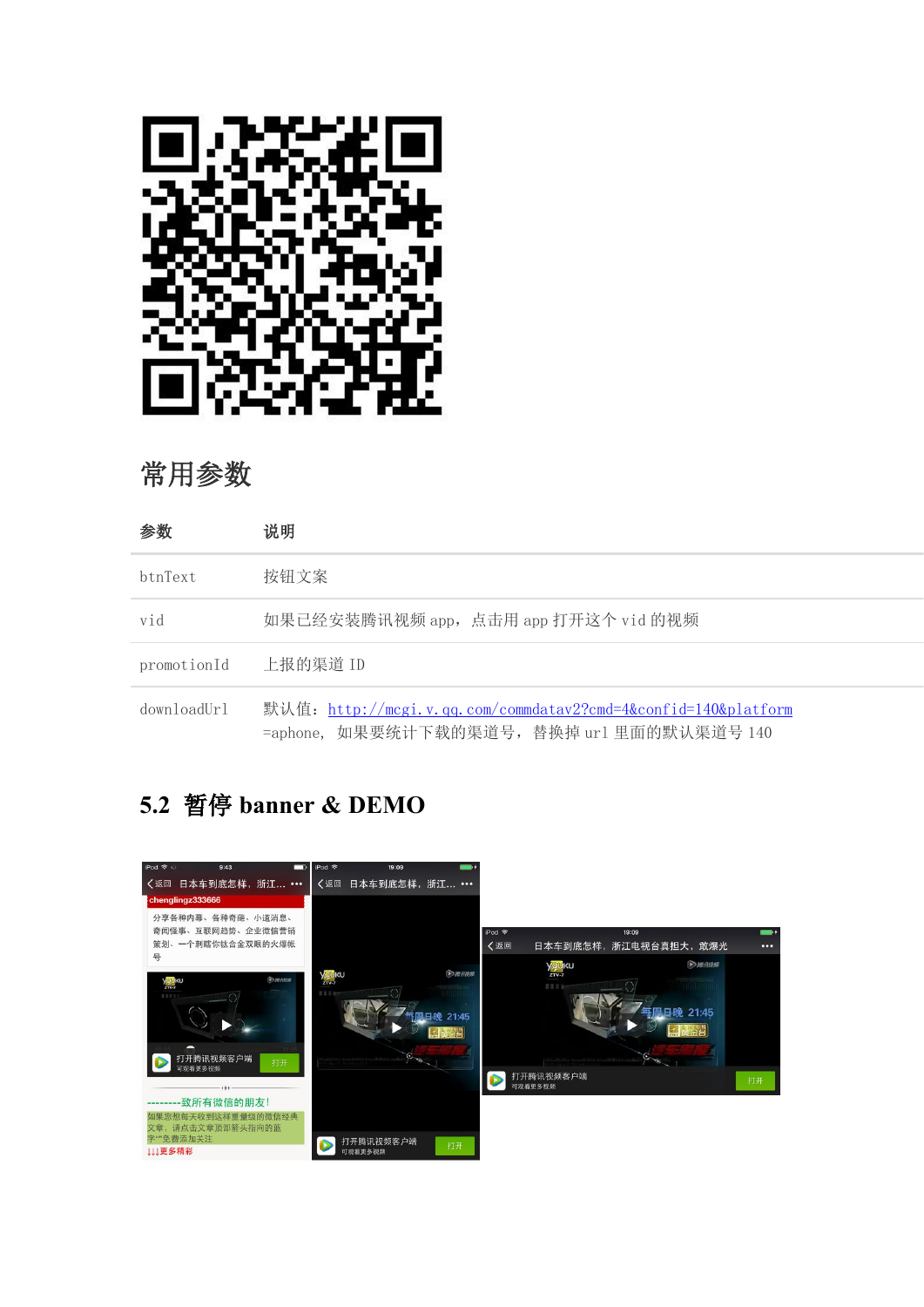# 暂停 **banner** 用法 **& DEMO**

| $ $ ype="text/javascript" $\times$ /script $\times$       |
|-----------------------------------------------------------|
| $\langle$ div id="mod_player"> $\langle$ /div> $ $        |
| $\forall x \text{ video} = \text{new type. VideoInfo();}$ |
| video.setVid("i001216370f");                              |
| var player = new tvp. Player();                           |
| player. $create({ }$                                      |
| width: 480,                                               |
| height:360,                                               |
| video:video,                                              |
| modId:"mod_player",                                       |
| autoplay: true,                                           |
| plugins:                                                  |
| AppBannerOnPause: true                                    |
|                                                           |
|                                                           |



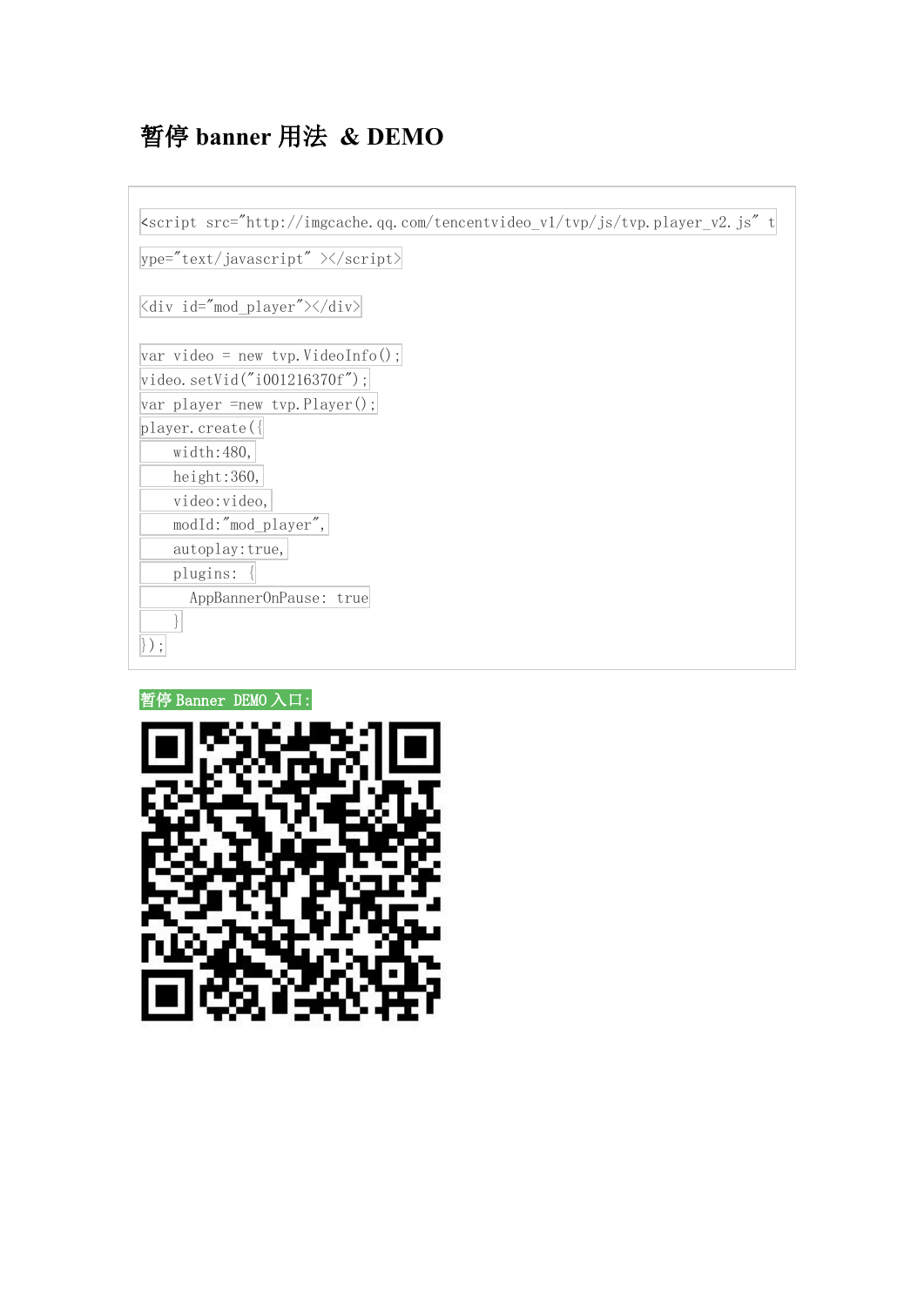## **5.3** 结束推荐 **& DEMO**



## 结束推荐插件用法

| <script_src="http: imgcache.qq.com="" js="" tencentvideo_v1="" th="" tvp="" tvp.player_v2.js"_t <=""><th></th></script_src="http:> |  |  |
|------------------------------------------------------------------------------------------------------------------------------------|--|--|
| $ $ ype="text/javascript" $\times$ /script $ $                                                                                     |  |  |
| <div id="mod_player"></div>                                                                                                        |  |  |
| $\text{var video} = \text{new type. VideoInfo();}$                                                                                 |  |  |
| video.setVid("i001216370f");                                                                                                       |  |  |
| var player = new tvp. Player ();                                                                                                   |  |  |
| player. create({                                                                                                                   |  |  |
| width: 480,                                                                                                                        |  |  |
| height:360,                                                                                                                        |  |  |
| video:video,                                                                                                                       |  |  |
| modId:"mod_player",                                                                                                                |  |  |
| autoplay: true,                                                                                                                    |  |  |
| plugins:                                                                                                                           |  |  |
| AppRecommend: true                                                                                                                 |  |  |
|                                                                                                                                    |  |  |